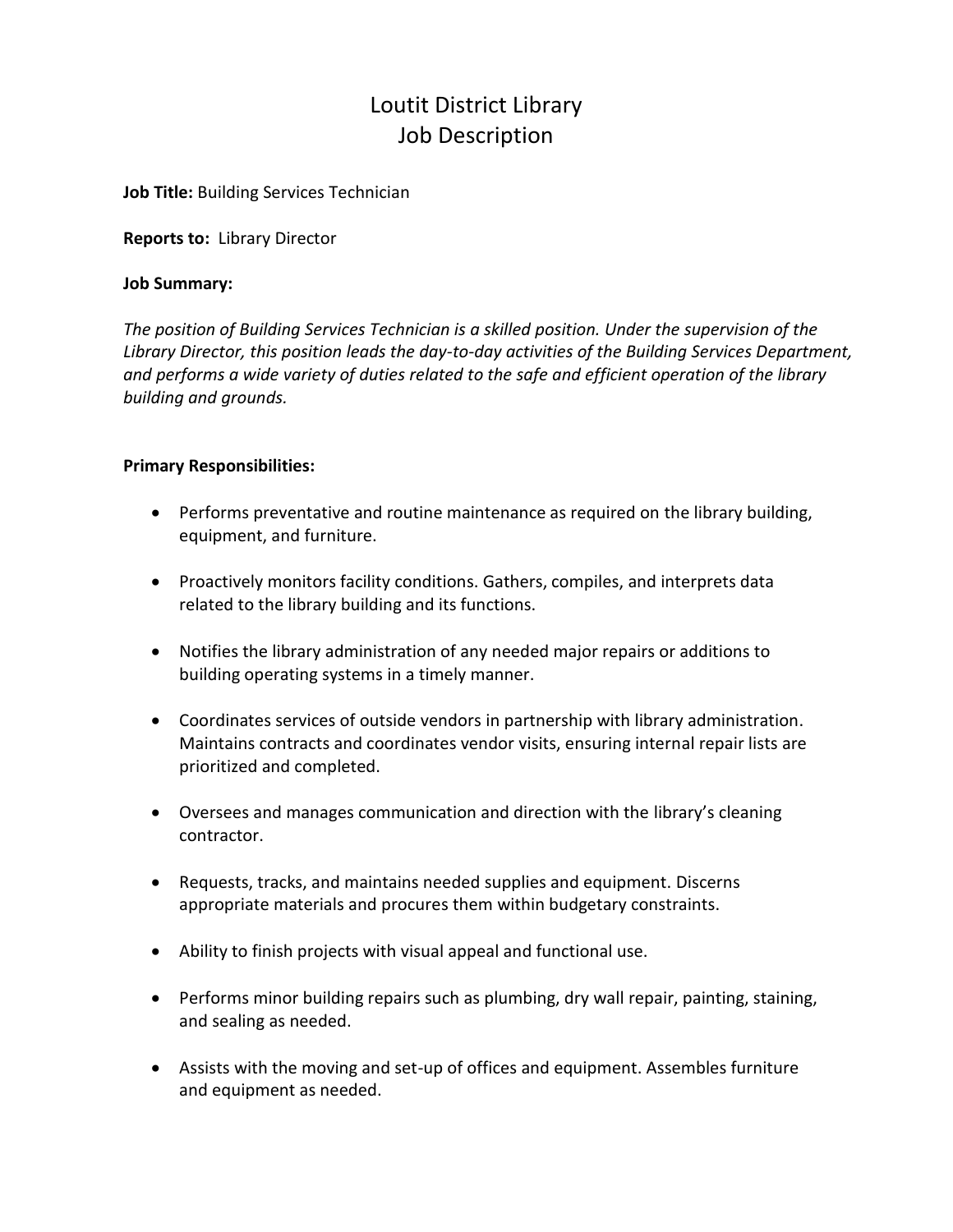- Assists staff with the set-up of meeting rooms as directed.
- Cleans and restores building interior and exterior as needed.

# **Secondary Responsibilities:**

- Participates in staff meetings and trainings.
- May attend local, regional, and state workshops and conferences.
- Performs other duties as assigned.

# **Knowledge, Skills, and Abilities:**

- Demonstrates proficiency in the proper use of manual and power tools commonly used in the maintenance construction trades. Ability to perform basic equipment repair.
- Demonstrates a working knowledge of the maintenance construction trades, including: basic plumbing, electric, HVAC systems, carpentry, painting, drywall repair, etc.
- Strong adherence to safety guidelines and practices with a proper sense of urgency when necessary.
- Ability to read and interpret blueprints, engineering and architectural drawings, and specifications. Familiarity with Materials Safety Data Sheets. Possesses basic mathematical skills to perform routine calculations.
- Physical ability to lift objects, materials, and equipment up to 50 lbs., with or without mechanical or other assistance.
- Possesses basic computer literacy skills. Familiarity with Microsoft Office and Google suite.
- Organizational ability to set goals, meet deadlines, and work independently with a high attention to detail.
- Ability to express ideas clearly and effectively to individuals and groups through verbal, written, and visual communication.
- Ability to work with minimal direction and effectively communicate with library staff regarding project needs, capacity, and follow-up.